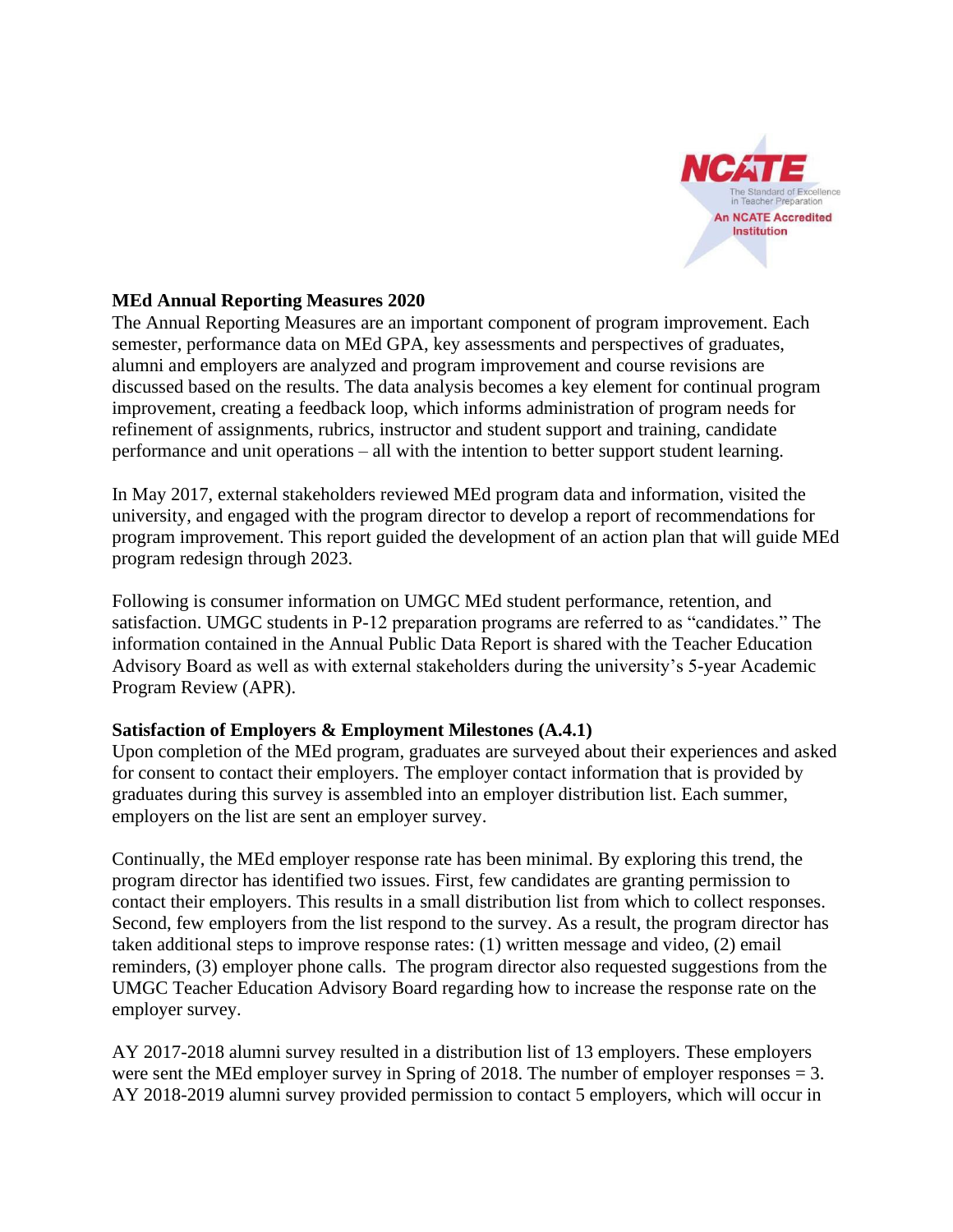Spring 2020. The supervisor/employer responses related excellent technology skills of the new teachers with administrators seeing that these new teachers need to share their technology expertise with other teachers at the school.

## **Satisfaction of completers (A.4.2)**

*Exit Survey* 

At the end of the capstone semester, all candidates who success fully complete the MEd program complete an exit survey. The feedback gathered as a result of this survey provides valuable information about candidates' perceptions of their learning and the support they received during the program.

The exiting surveys administered in the most current three semesters (Fall 2018, Spring 2019, Fall 2019) had 17 questions for Likert scale rating (well prepared, prepared, somewhat prepared, unprepared, insufficient opportunity).  $N =$  the number of survey responses.

In Fall of 2018, 92% of exiting students agreed that they were either prepared or well prepared to demonstrate each of the skills described in the 17 statements on the survey. In Spring of 2019, 99% of the exiting students were either prepared or well prepared to demonstrate program competencies. Fall 2019 results indicated that 92% of exiting candidates felt prepared or wellprepared upon completion of the program.

| <b>Exit Survey Questions</b>     |     | Fall 2018   Spring 2019   Fall 2019 |     |
|----------------------------------|-----|-------------------------------------|-----|
| *Overall score of survey results | 92% | 99%                                 | 92% |

\* This percentage of exiting candidates felt prepared or well-prepared through the program goals.

A list of questions and results for 3 semesters is displayed in the tables below. Statement results represent the percentage of completers who felt 'prepared' or 'well prepared' upon graduation.

| <b>Exit Survey Questions</b>                   | <b>Fall 2018</b> | Spring 2019 | <b>Fall 2019</b> |  |
|------------------------------------------------|------------------|-------------|------------------|--|
| How well did UMGC's MEd prepare you to:        | $N=21$           | $N=11$      | $N=10$           |  |
| Understand the diverse needs of students       | 86%              | 100%        | 90%              |  |
| Plan for the diverse needs of students.        | 81%              | 100%        | 80%              |  |
| Know how to teach your content.                | 100%             | 100%        | 80%              |  |
| Create a respectful environment that supports  | 95%              | 100%        | 90%              |  |
| learning for all students.                     |                  |             |                  |  |
| Implement effective instruction that engages   | 95%              | 100%        | 100%             |  |
| students in learning.                          |                  |             |                  |  |
| Implement a range of assessments to measure    | 95%              | 100%        | 90%              |  |
| progress of learners and improve instruction.  |                  |             |                  |  |
| Demonstrate professionalism with stakeholders. | 90%              | 100%        | 100%             |  |
| Use technology in ways that improve learning.  | 100%             | 100%        | 100%             |  |
| Integrate current and emerging technologies    |                  |             |                  |  |
| into curriculum, instruction and assessment in | 95%              | 100%        | 100%             |  |
| order to strengthen and transform teaching and |                  |             |                  |  |
| student learning.                              |                  |             |                  |  |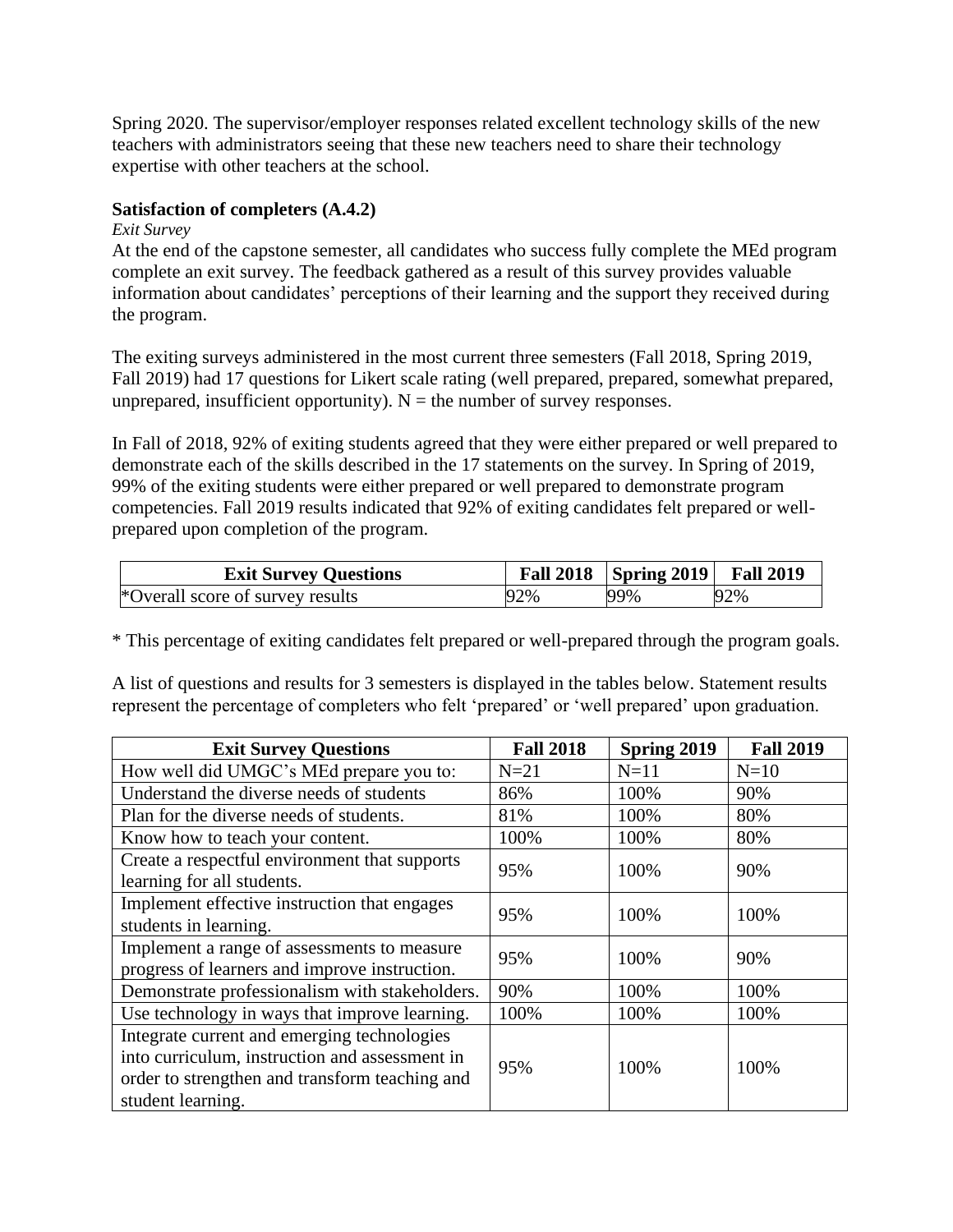| Use a range of technologies to communicate<br>and collaborate with students, colleagues,<br>parent and other audiences.                          | 95%  | 100% | 90%  |
|--------------------------------------------------------------------------------------------------------------------------------------------------|------|------|------|
| Provide professional development for teachers<br>and other educators.                                                                            | 85%  | 80%  | 80%  |
| Extend the classroom with blended and online<br>learning experiences.                                                                            | 90%  | 100% | 100% |
| Develop a vision for technology integration in<br>schools, including designing technology<br>budget, assuring access and acquiring<br>resources. | 90%  | 100% | 80%  |
| Create multimedia and web-based products that<br>support student achievement.                                                                    | 95%  | 100% | 100% |
| Develop standards-based, technology-supported<br>lessons that promote global perspectives                                                        | 85%  | 100% | 90%  |
| Implement effective instruction that engages<br>students in learning.                                                                            | 95%  | 100% | 100% |
| Meet your career goals                                                                                                                           | 95%  | 100% | 100% |
| *Overall score of survey results = percentage of<br>exiting candidates who felt prepared or well-<br>prepared upon graduation.                   | 92%* | 99%* | 92%* |

# **Alumni Survey**

The MEd alumni survey feedback is part of a formal, scheduled process for receiving feedback on how well the instruction and support in the program have served graduates in their current role. The survey is sent to program alumni who have completed the program within the last 3 years.

Questions are designed to elicit feedback on authentic application of the program's objectives, proficiencies and dispositions. The survey results become a key element for continual program improvement, creating a feedback loop, which informs administration of program needs for refinement of assignments, rubrics, instructor and student supports and training, candidate performance and unit operations.

The alumni survey uses fifteen 4-point Likert-type scale (Strongly Agree, Agree, Disagree, Strongly Disagree) questions. The overall score can be interpreted as the aggregated results of 15 questions that represent the percentage of alumni who 'agree' or 'strongly agree' that the program goals, learning objectives, proficiencies and professional dispositions were valuable to their current roles.

Alumni survey results consistently demonstrate overall satisfaction with the program. The table below displays results of alumni survey questions for two academic years (AY 2017-2018, AY 2018-2019). With similar response rates (21, 22) the score rose from 91% to 95%.

Specifically, alumni survey results indicate significant gains on 10 of the questions and in the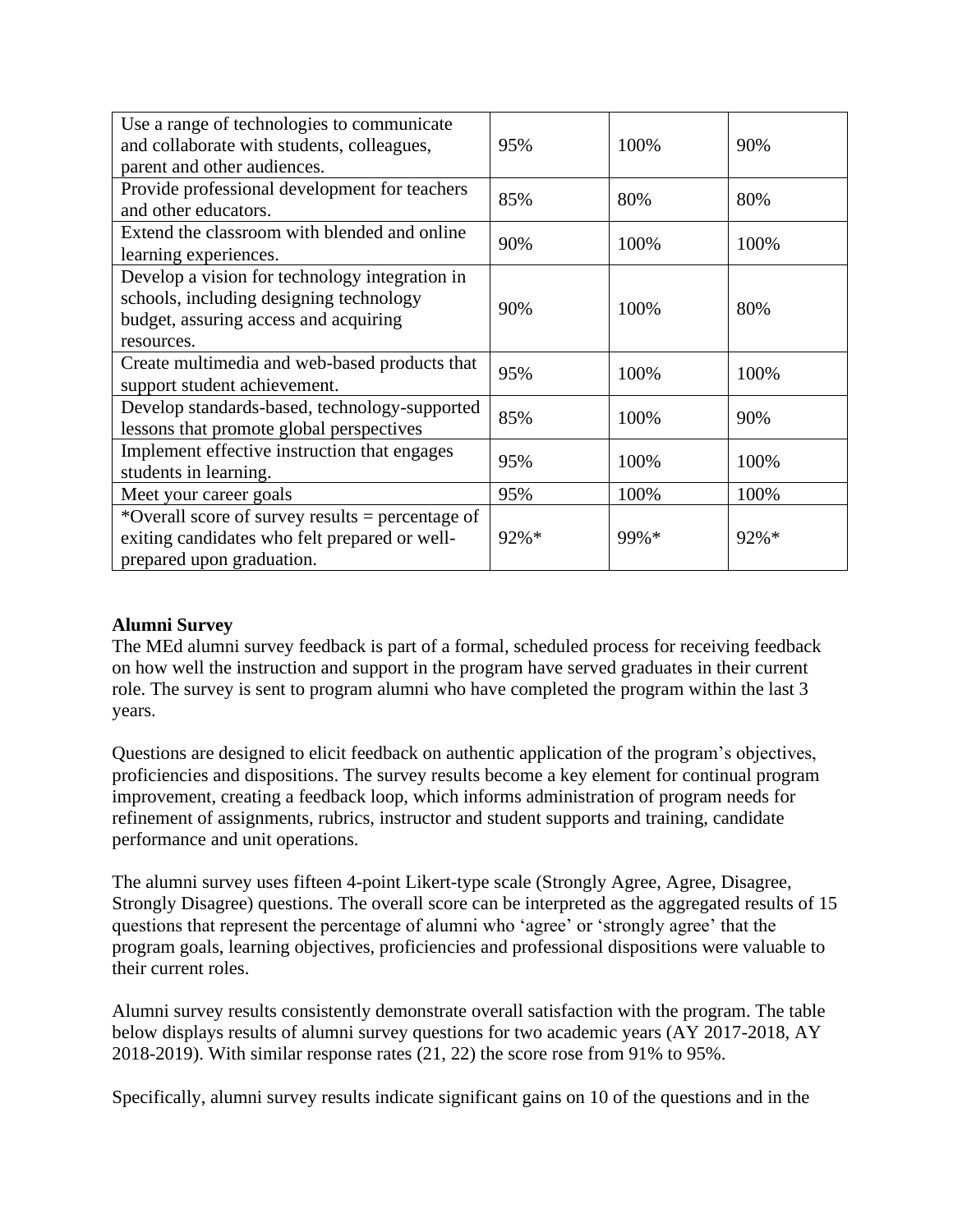following areas:

- Professors provided the support I needed to develop projects related to my career goals
- I am well prepared to serve on school committees that require me to collect and analyze student data.
- The program prepared me well to plan for and create a variety of technology-based assessments for the classroom.
- I feel confident that I can plan learning activities for a diverse population of students.
- I see myself as a professional and can portray all the professional dispositions needed for a position in the field of education.

Two areas that indicate a need for improvement, as evidenced by decreases in the percentage of students who agree/strongly agree with the statements, include:

- Course content and assignments helped me learn how to provide professional development for teachers and other educators.
- Course content and assignments helped me develop a vision for technology integration in schools, including designing technology plans and budgets, assuring access, and acquiring resources.

These two statements describe administrative and leadership skills. With the understanding that these skills are important to a candidate's success in the field of instructional technology, leadership has become a greater emphasis in program planning.

|                                             | 2017-2018             | 2018-2019             |  |
|---------------------------------------------|-----------------------|-----------------------|--|
|                                             | $N=21$                | $N = 22$              |  |
|                                             | 91% of alumni 'agree' | 95% of alumni 'agree' |  |
| MEd Alumni Survey Results by Question       | or 'strongly agree'   | or 'strongly agree'   |  |
|                                             | that the program was  | that the program was  |  |
|                                             | beneficial to their   | beneficial to their   |  |
|                                             | current roles         | current roles         |  |
| Course content and assignments helped me    |                       |                       |  |
| learn how to integrate current and emerging |                       |                       |  |
| technologies into curriculum, instruction,  | 91%                   | 93%                   |  |
| and assessment in order to strengthen and   |                       |                       |  |
| transform teaching and student learning.    |                       |                       |  |
| Course content and assignments helped me    |                       |                       |  |
| learn how to use a range of technologies to | 91%                   | 93%                   |  |
| communicate and collaborate with students,  |                       |                       |  |
| colleagues, parents, and other audiences.   |                       |                       |  |
| Course content and assignments helped me    |                       |                       |  |
| learn how to provide professional           | 89%                   | 87%                   |  |
| development for teachers and other          |                       |                       |  |
| educators.                                  |                       |                       |  |
| Course content and assignments helped me    |                       |                       |  |
| develop a vision for technology integration | 94%                   | 87%                   |  |
| in schools, including designing technology  |                       |                       |  |
| plans and budgets, assuring access, and     |                       |                       |  |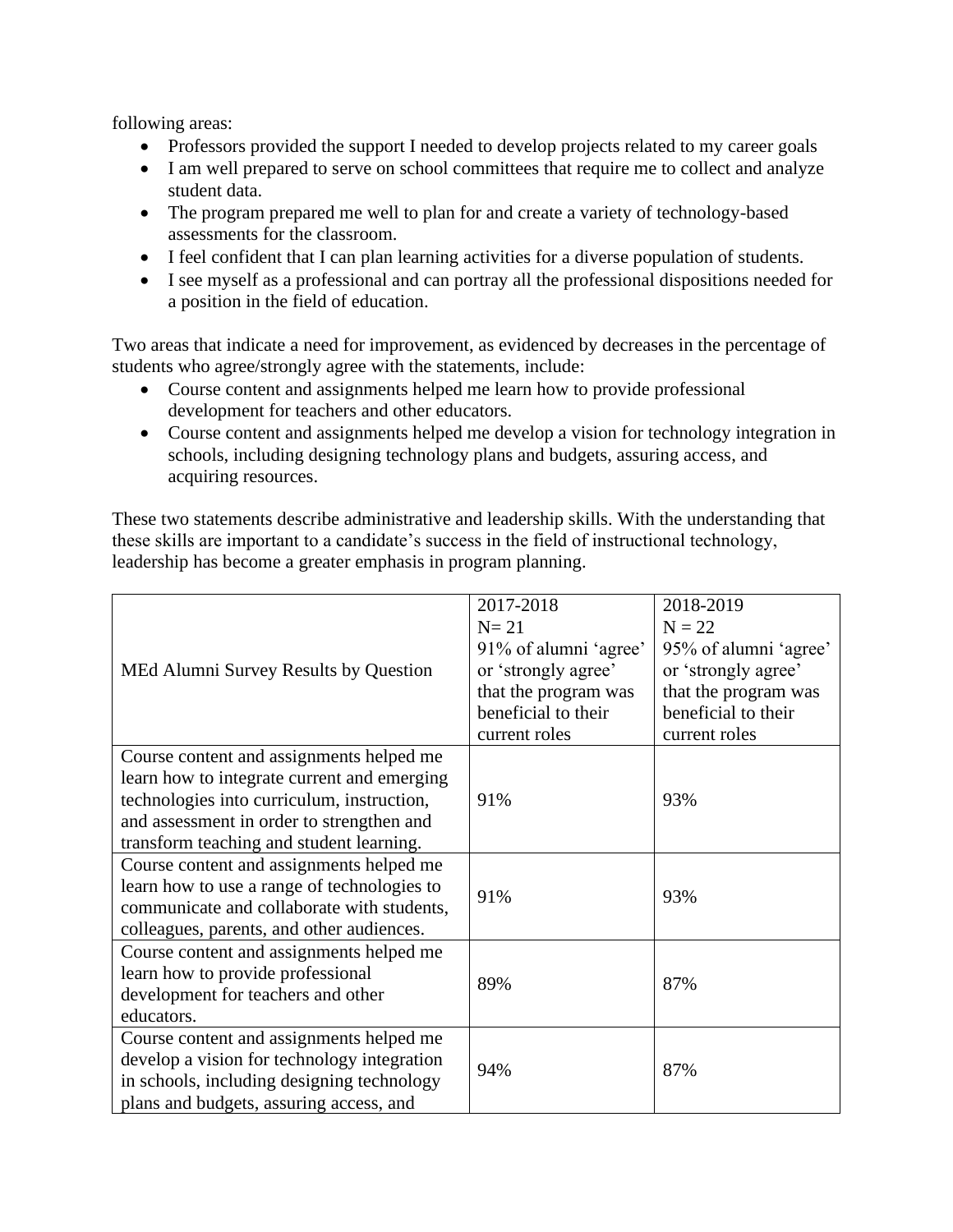| acquiring resources.                         |     |      |
|----------------------------------------------|-----|------|
| Course content and assignments helped me     |     |      |
| create multimedia and web-based products     |     |      |
| that support student achievement and extend  | 91% | 93%  |
| my classroom with blended and online         |     |      |
| learning experiences.                        |     |      |
| Course content and assignments helped me     |     |      |
| learn how to develop standards-based,        | 94% | 93%  |
| technology-supported lessons that promote    |     |      |
| global perspectives.                         |     |      |
| Field Experiences in the program helped me   |     |      |
| develop my understandings of technology      | 94% | 93%  |
| integration and the roles of instructional   |     |      |
| technology leaders.                          |     |      |
| Professors provided the support I needed to  | 90% | 100% |
| develop projects related to my career goals. |     |      |
| The Capstone Project helped me apply         |     |      |
| previous knowledge and skills gained from    | 94% | 92%  |
| other courses in the program.                |     |      |
| Overall, the program prepared me for my      | 91% | 93%  |
| career goals.                                |     |      |
| I am well prepared to serve on school        |     |      |
| committees that require me to collect and    | 89% | 100% |
| analyze student data.                        |     |      |
| The program prepared me well to plan for     |     |      |
| and create a variety of technology-based     | 87% | 100% |
| assessments for the classroom.               |     |      |
| I can easily embrace and can apply the       |     |      |
| concept that all students can                | 91% | 93%  |
| learn at high levels, as discussed in the    |     |      |
| Department's Conceptual Framework.           |     |      |
| I feel confident that I can plan learning    |     |      |
| activities for a diverse population of       | 91% | 100% |
| students.                                    |     |      |
| I see myself as a professional and can       |     |      |
| portray all the professional dispositions    | 91% | 100% |
| needed for a position in the field of        |     |      |
| education.                                   |     |      |

# **MEd Retention and Graduation Rates**

UMGC is a nontraditional university. It operates as Maryland's open, online public university, providing part time undergraduate and graduate programs for working adults, including military service members and their families, and veterans who reside in Maryland, across the United States, and around the world.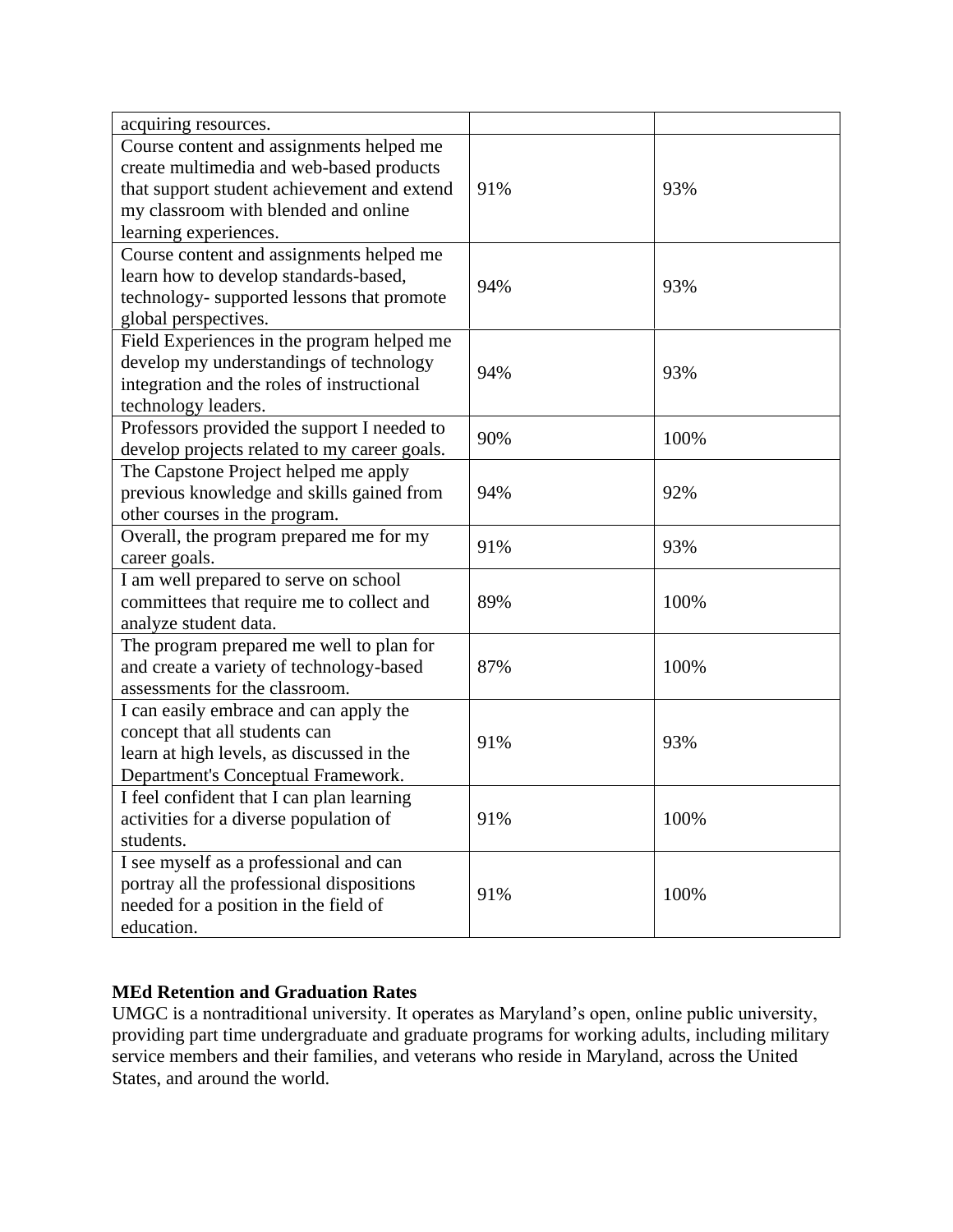While measurement of retention and graduation is relevant to the university's mission, it is unlike traditional universities. The MEd program has been successful in retaining a high percentage of candidates in the program until they are eligible to graduate. When candidates do choose to exit the program before graduation, it may be because they find they are not successful in meeting course requirements, may be seeking less intensive professional development opportunities than graduate courses, or may have to take a break from coursework due to outside circumstances.

| <b>MED</b> program                                  |     | Year 1            |            | Year 2     |            | Year 3            |            |            | Year 4     |            | Year 5     |            | Year 6     |  |
|-----------------------------------------------------|-----|-------------------|------------|------------|------------|-------------------|------------|------------|------------|------------|------------|------------|------------|--|
| Term                                                | Num | <b>Enrollment</b> | Graduation | Enrollment | Graduation | <b>Enrollment</b> | Graduation | Enrollment | Graduation | Enrollment | Graduation | Enrollment | Graduation |  |
|                                                     |     | Rate              | Rate       | Rate       | Rate       | Rate              | Rate       | Rate       | Rate       | Rate       | Rate       | Rate       | Rate       |  |
| Fall 09<br>'2098','2102','2105'                     | 79  | 65%               | 0%         | 34%        | 1%         | 20%               | 15%        | 11%        | 43%        | 3%         | 25%        | 3%         | 27%        |  |
| Fall 10<br>'2108','2112','2115'                     | 61  | 69%               | 0%         | 38%        | 3%         | 15%               | 18%        | 7%         | 17%        | 8%         | 20%        | 5%         | 21%        |  |
| Fall 11<br>'2118','2122','2125'                     | 65  | 71%               | 2%         | 42%        | 3%         | 25%               | 17%        | 12%        | 24%        | 5%         | 26%        | 3%         | 31%        |  |
| Fall 12<br>'2128','2131','2132','213<br>5'          | 78  | 69%               | 0%         | 45%        | 4%         | 24%               | 22%        | 13%        | 29%        | 6%         | 32%        | 1%         | 37%        |  |
| Fall 13<br>'2138','2141','2142','214<br>5'          | 52  | 62%               | 0%         | 37%        | 6%         | 21%               | 23%        | 8%         | 27%        | 6%         | 31%        | 0%         | 35%        |  |
| Fall 14<br>'2148','2151','2152','215<br>$5^{\circ}$ | 57  | 72%               | 0%         | 53%        | 7%         | 28%               | 26%        | 19%        | 35%        | 7%         | 44%        |            |            |  |
| Fall 15<br>'2158','2161','2162','216<br>$5^{\circ}$ | 42  | 74%               | 0%         | 55%        | 0%         | 29%               | 29%        | 17%        | 40%        |            |            |            |            |  |
| Fall 16<br>'2168','2171','2172','217<br>5'          | 54  | 65%               | 0%         | 37%        | 4%         | 22%               | 20%        |            |            |            |            |            |            |  |
| Fall 17<br>'2178','2181','2182','218<br>5'          | 52  | 60%               | 0%         | 35%        | 2%         |                   |            |            |            |            |            |            |            |  |
| Fall 18<br>'2188','2191','2192','219<br>5'          | 40  | 45%               | 0%         |            |            |                   |            |            |            |            |            |            |            |  |

The most current retention-graduation rates appear below:

## **Ability of Completers to Meet Licensing (Certification Requirements & Any Additional State Requirements**

#### *Average GPA of MEd graduates*

When reviewing the average GPA of MEd graduates, it can be noted that both average and median GPAs have increased or remained the same for each of the past 3 academic years.

| AY 2016-2017        | AY 2017-2018         | AY 2018-2019         |
|---------------------|----------------------|----------------------|
| Average GPA - 3.80  | Average GPA = $3.85$ | Average GPA = $3.84$ |
| Median GPA = $3.91$ | Median GPA = $4.00$  | Median GPA $=$ 4.00  |

#### *Teacher Education – MEd Mastery Policy*

To maintain national professional accreditation, the MEd program requires that students earn grades of 80 percent (B) or better on major assignments in certain courses—namely EDTC 600, EDTC 615, EDTC 630, EDTC 640, EDTC 645, EDTC 650 and EDTC 670. Performance of 80 percent (grade of B) or better on major assignments in these courses is required to move forward in the program. These courses are offered before specific transition points in the program.

# **Ability of Completers to be Hired in Education Positions for which they were Prepared**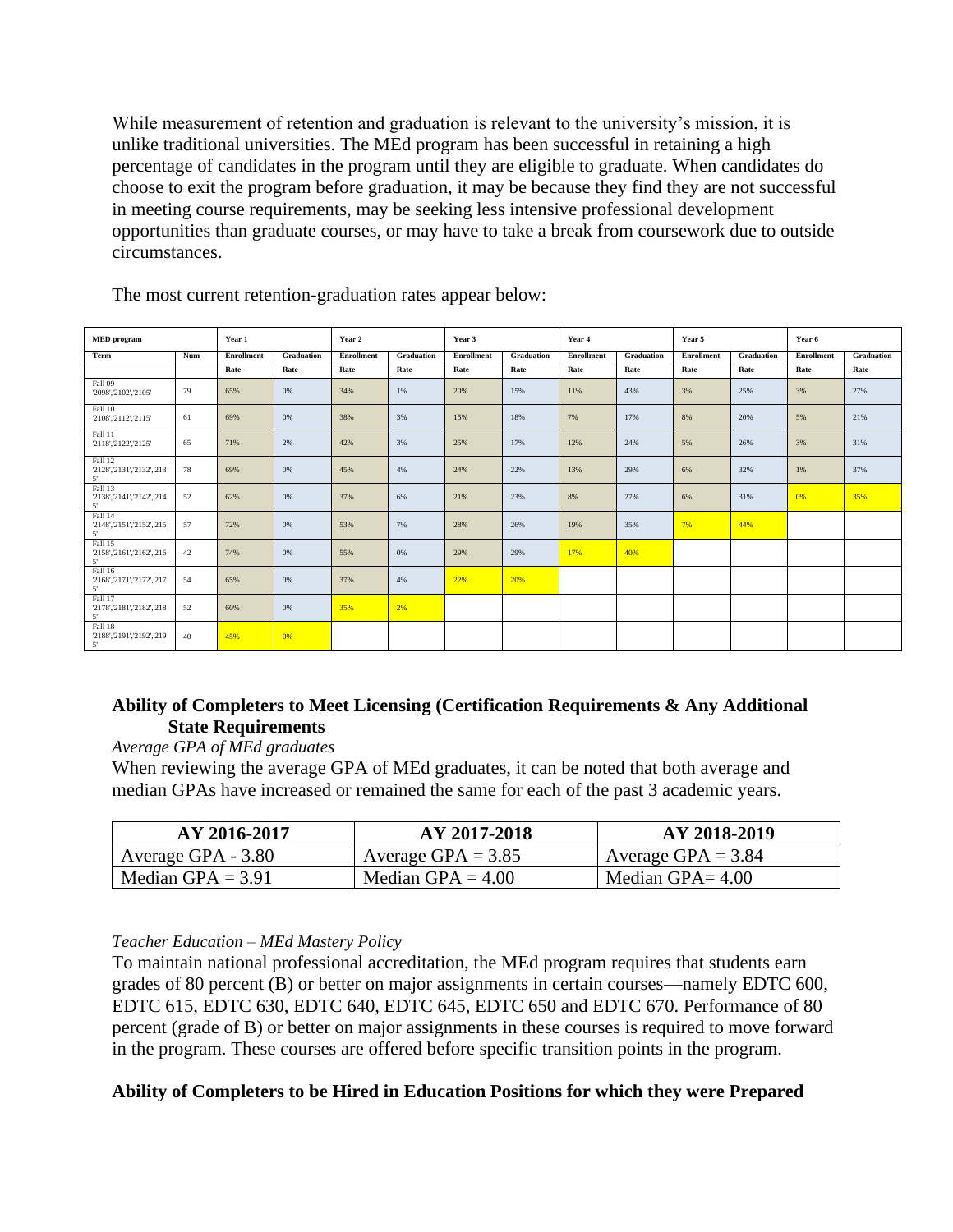#### *Data from Alumni Survey*

When responding to the alumni survey, respondents are asked to provide employment information. In AY 2017-2018, 85% of alumni respondents reported current jobs in the field after completing the program. In AY 2018-2019, 100% of the alumni survey respondents had jobs in their field. These jobs included teacher, technology coach, technology director, integration specialist, technology support, instructional designer, technology trainer and founder of a non-profit for children.

#### *Salary Information of Graduates*

The work of educational technology specialists is similar to that of instructional coordinators, who, according to the Bureau of Labor Statistics, made an average annual salary of \$67,490 in May 2019.

Educational technology specialists (ETS) can find career opportunities in elementary, middle, and secondary schools as well as in universities and in private and government organizations that offer classroom-based or online training. Teaching certification is often required for employment as an ETS in a public school.

The projected percent change in employment from 2016 to 2026 is 7 percent for all occupations. For instructional coordinator, the projected change in employment is 11%, faster than average. Mean wage and salary estimates for educational technology specialists appear below.

Employment estimate and mean wage estimates for this occupation:

| Employment $1$ | <b>Employment RSE</b> <sup>3</sup> | <b>Mean</b><br>hourly wage | Mean annual wage <sup>2</sup> | Wage $r$ se $3$ |  |
|----------------|------------------------------------|----------------------------|-------------------------------|-----------------|--|
| 163,900        | 7 %                                | \$32.45                    | \$67,490                      | 5 %<br>0.5      |  |

Percentile wage estimates for this occupation:

| Percentile      | 10%         | 25%      | $50\%$ (Median) | 75%      |
|-----------------|-------------|----------|-----------------|----------|
| Hourly Wage     | \$17<br>.43 | \$23.69  | \$30.93         | \$3933   |
| Annual Wage (2) | \$36,360    | \$49,280 | \$64,450        | \$82,860 |

published, the annual wage has been directly calculated from the reported survey data.

<sup>1</sup> Estimates for detailed occupations do not sum to the totals because the totals include occupations not shown separately. Estimates do not include self-employed workers.

<sup>2</sup> Annual wages have been calculated by multiplying the hourly mean wage by a "year-round, fulltime" hours figure of 2,080 hours; for those occupations where there is not an hourly wage

<sup>&</sup>lt;sup>3</sup> The relative standard error (RSE) is a measure of the reliability of a survey statistic. The smaller the relative standard error, the more precise the estimate.